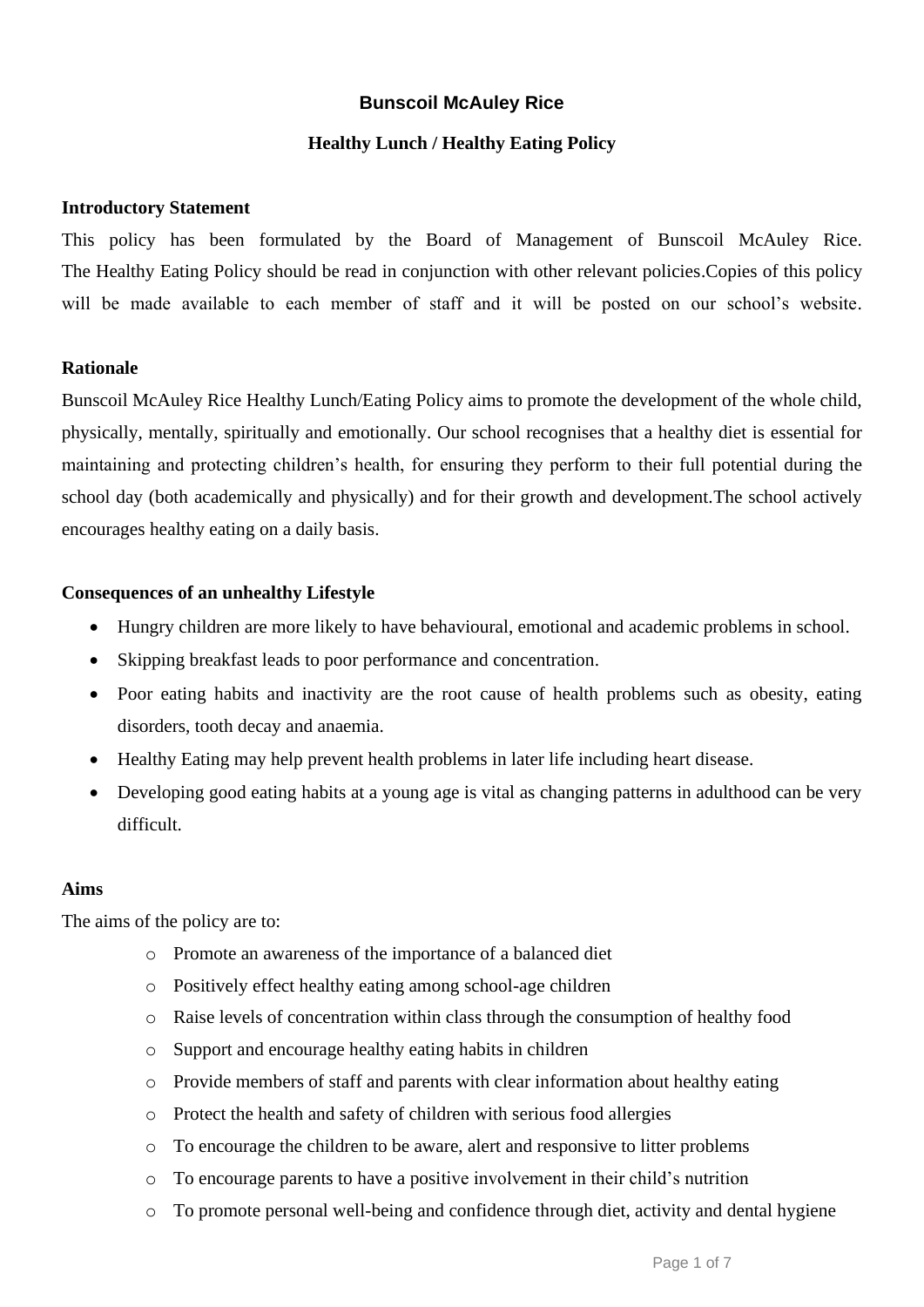### **Content**

## **1. Healthy Lunch**

Parents/guardians are encouraged to provide children with a healthy lunch, which helps to maintain their level of concentration in the classroom throughout the day. A Healthy Lunch should, if possible, include a variety of foods from the bottom four shelves of the Food Pyramid. These are:

- Bread Cereals
- Fruit and Vegetables
- Milk, Cheese and Yoghurt (re-sealable only)
- Meat, Chicken, Fish and Alternatives

A healthy lunch might be a ham, cheese or tuna sandwich, yoghurt, some fruit and a drink of water or milk preferably.

Pupils are given the opportunity to drink water at regular intervals during the day. Constant sipping of water is discouraged as it is distracting for some children and interferes with learning. Pupils may use a refillable bottle which can be taken home and refilled each day. We encourage children to use a sportswater bottle as it is environmentally friendly and user friendly.

Plain biscuits are allowed.

**The following guide is designed to help you provide quick and appetising nutritious lunches for your children:**

| <b>Bread &amp; Alternatives</b> | Fruit & Veg                  | <b>Savouries</b>         | <b>Drinks</b>       |
|---------------------------------|------------------------------|--------------------------|---------------------|
| Rolls-preferably                | Apples,<br>Peach,<br>Banana, | Lean Meat- Chicken,      | Water               |
| wholemeal                       | Segments,<br>Orange          | Turkey                   |                     |
|                                 | Mandarin, Plum               |                          |                     |
| Rice-Wholegrain                 | Fruit Salad                  | fish<br>Tinned<br>eg     | Milk                |
|                                 |                              | tuna/sardines            |                     |
| Pasta-Wholegrain                | <b>Dried Fruit</b>           | Cheese                   | Very diluted drinks |
| Wrap-Wholegrain                 | Pineapple Cubes              | Quiche                   |                     |
| <b>Wholemeal Scones</b>         | Grapes                       | <b>Small slice Pizza</b> |                     |
| Crackers                        | Cucumber, Sweet Corn         |                          |                     |
| Pitta Bread                     | Tomatoes/Coleslaw            |                          |                     |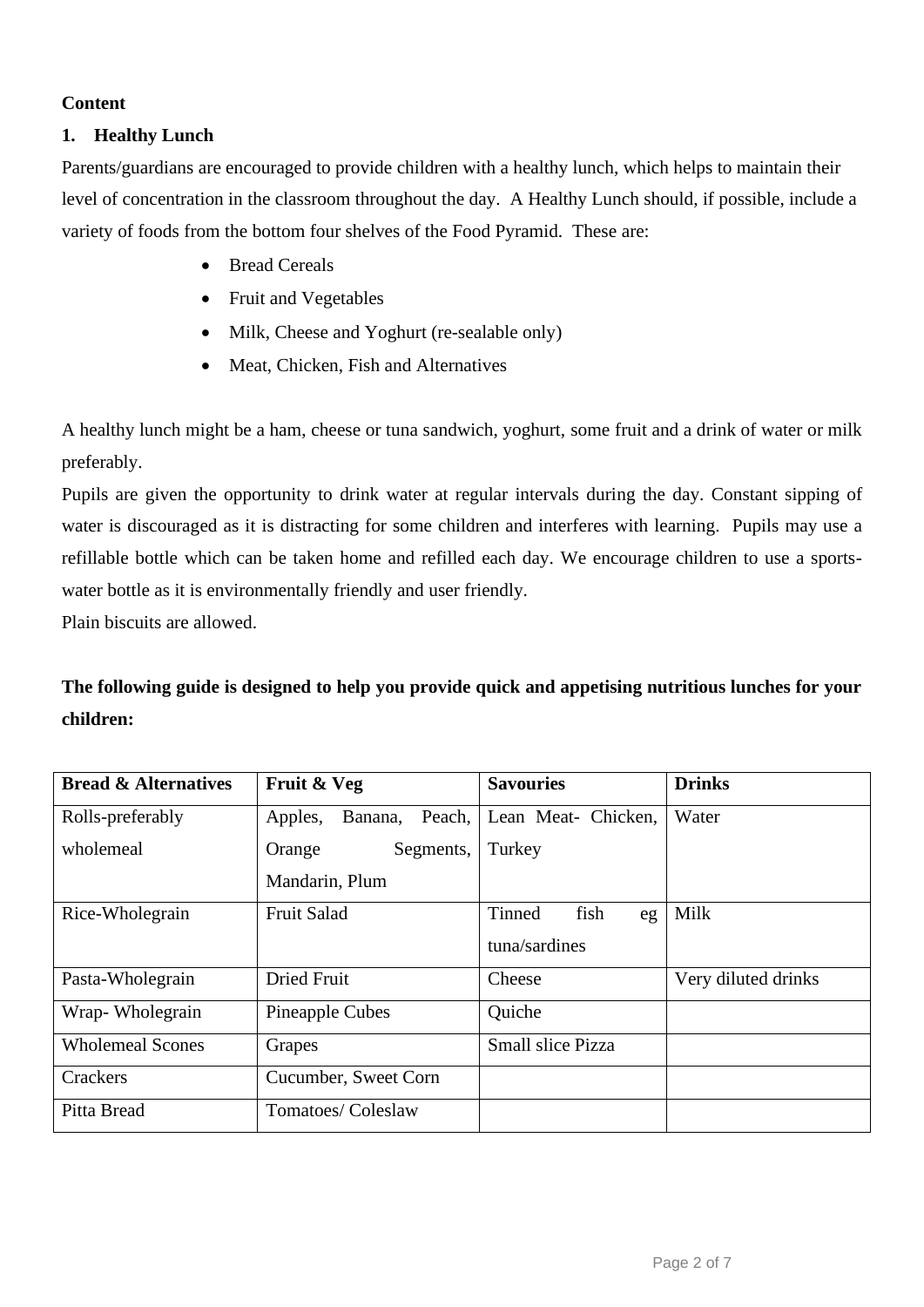# **A very simple approach to healthy eating is to use the Food Pyramid**

| Fats/Sugars/Sweets              | Sparingly             |
|---------------------------------|-----------------------|
| Meat, Fish, Poultry, Peas/Beans | 2 portions per day    |
| Milk, Cheese, Yoghurt           | $3+$ portions per day |
| Bread, Cereals and Potatoes     | 4+ Portions per day   |
| Fruit and Veg                   | 5+ Portions per day   |
|                                 |                       |

## **2 Prohibited Foods (this list is not exhaustive)**

In order to encourage healthy, balanced eating habits among children in school the following foods are prohibited,

- Crisps/ Corn chips, high fat content
- Chocolate / chocolate nut spreads high fat and sugar (allergy related)
- Take away foods burgers/ hot dogs/ chips/ wedges / hash browns/ fried chicken (high in fat)
- Sweets
- Fizzy Drinks (high sugar content)
- Chewing gum
- Chocolate/cream biscuits
- Iced Buns
- Cereal bars covered in chocolate very high in sugar can lead to hyperactivity/poor concentration
- Nuts possible allergy
- Fruit Winders high sugar content
- Actimels cause spillage often not finished

Unfortunately, as there is a high risk of burns and scalds, please do not include hot drinks as part of your child's lunch.

In order to take the proactive approach to healthy lunches, teachers will from time to time, reward children who can show a piece of fruit or other healthy foods in their lunch boxes.

On a treat day parents/guardians may give treats to their own child and teachers may give treats to their own class. These are special occasions such as:

- End of term parties
- Halloween
- School trips and events
- Treats may also be used occasionally as school rewards.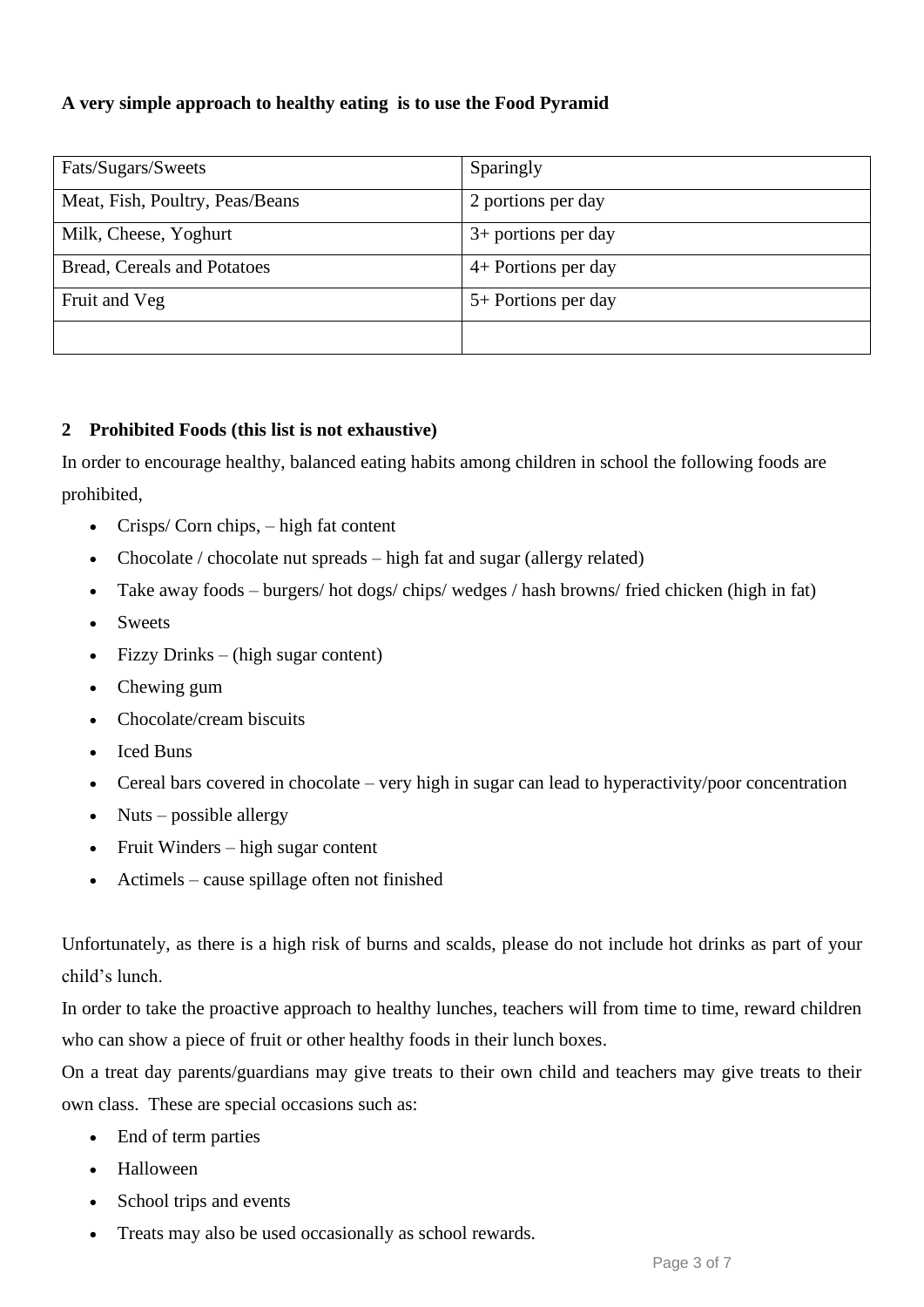It is important to remember that the guidelines about sharing in section 3 and class specific restrictions in section 4, apply on treat day.

## **3. Lunch Time Guidelines**

In order to promote the health and safety of all children in the school and prevent the spread of infection, guidelines for eating at lunch and break times are necessary. These are essential and therefore mandatory:

- Children are not to share food or drink.
- Children are not to share food utensils or drinks containers.
- Any uneaten food goes back into the child's lunch box- the parent/guardian will be aware of what their child is actually eating

## **4. Allergies**

In order to protect children who have serious food allergies, the whole school community will work together to implement age appropriate, responsible measures to minimise the risk of an allergic reaction. All children in the school will be made aware of the implications of food allergies and how they can assist in preventing allergic reactions. It may be necessary to introduce additional precautions or restrictions in classes in which some children have serious allergies.

If your child has a serious food allergy, as parents/guardians you must notify the school and provide a doctor's report stating the implications of the allergy and listing the foods to be avoided.

# **5.Children with special/specific dietary needs will be catered for.**

## **Dental Health**

Dental health and disease prevention is important so children are encouraged to drink water, not juices or diluted fruit drinks during the school day. We acknowledge the importance of brushing twice a day and lessons will be taught in each class to encourage good dental care and hygiene awareness.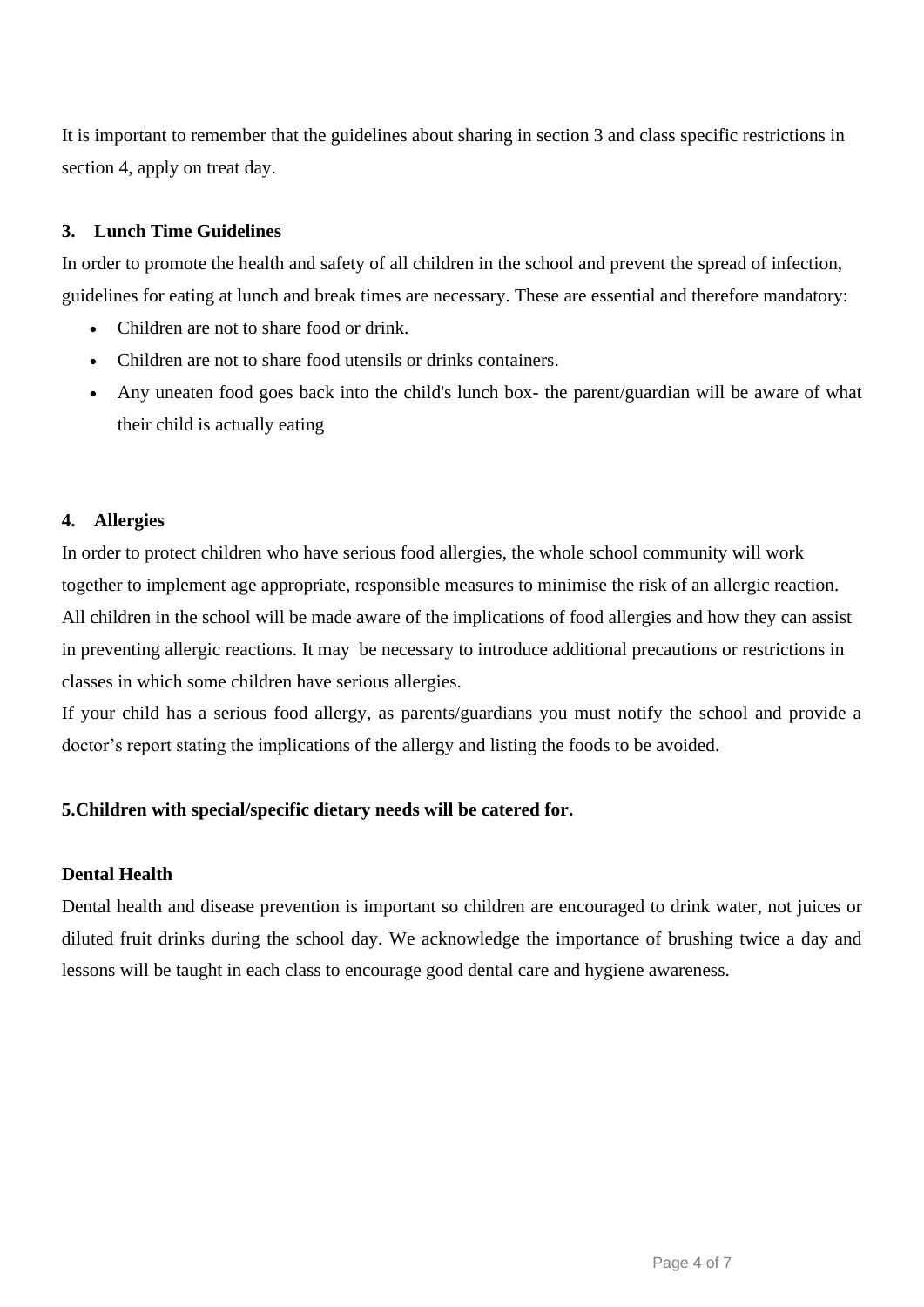## **Physical Activity**

All children are encouraged to participate in lunch time activities in the school playground. The children will receive minimum-one hour of physical activity per week as part of the physical education curriculum. The school will provide physical and social environments that encourage and enable physical activity in a safe environment. During the school year GAA Training is provided. Other extra-curricular activities involve Tag Rugby, Gymnastics and Dance. All pupils will participate in Active Week. The school promotes participation in local competitions- eg Cumann na mBunscoil, basketball, soccer, track and field, tag rugby. The school promotes sport and physical activity- by providing information on sports clubs and physical activity opportunities within the community. Bunscoil McAuley Rice has been awarded numerous Active Flag Awards in recent years.

## **Mental Health**

The school recognises the importance of mental health and how it is an integral component of general health and wellbeing, allowing a person to fully realise his/her abilities.

The school promotes mental health education and has an Anti Bullyiing Policy in place.

Friendship Week takes place in Term 2, which aims to promote positive relationships.

S.P.H.E, Stay Safe and the Relationship and Sexual Education Programmes are also taught in the school.

## **To help highlight the awareness of Healthy Lifestyles the following will take place:**

- Teachers and children will discuss healthy eating and physical activity each term.
- Our Healthy School Policy will be published on our school website.
- Teachers will provide positive modelling and supportive attitudes to encourage Healthy Eating
- The school will participate in the National Active School Flag programme.
- All pupils will be encouraged to participate in plenty of physical activity with a variety of active play equipment available for use in the school.
- Staff members will be encouraged to attend in-service courses and to participate in other forms of continuous professional development appropriate to their needs.
- Active week for all will be held in the final term which will emphasise games and activities that encourage participation rather than placing an emphasis on winning.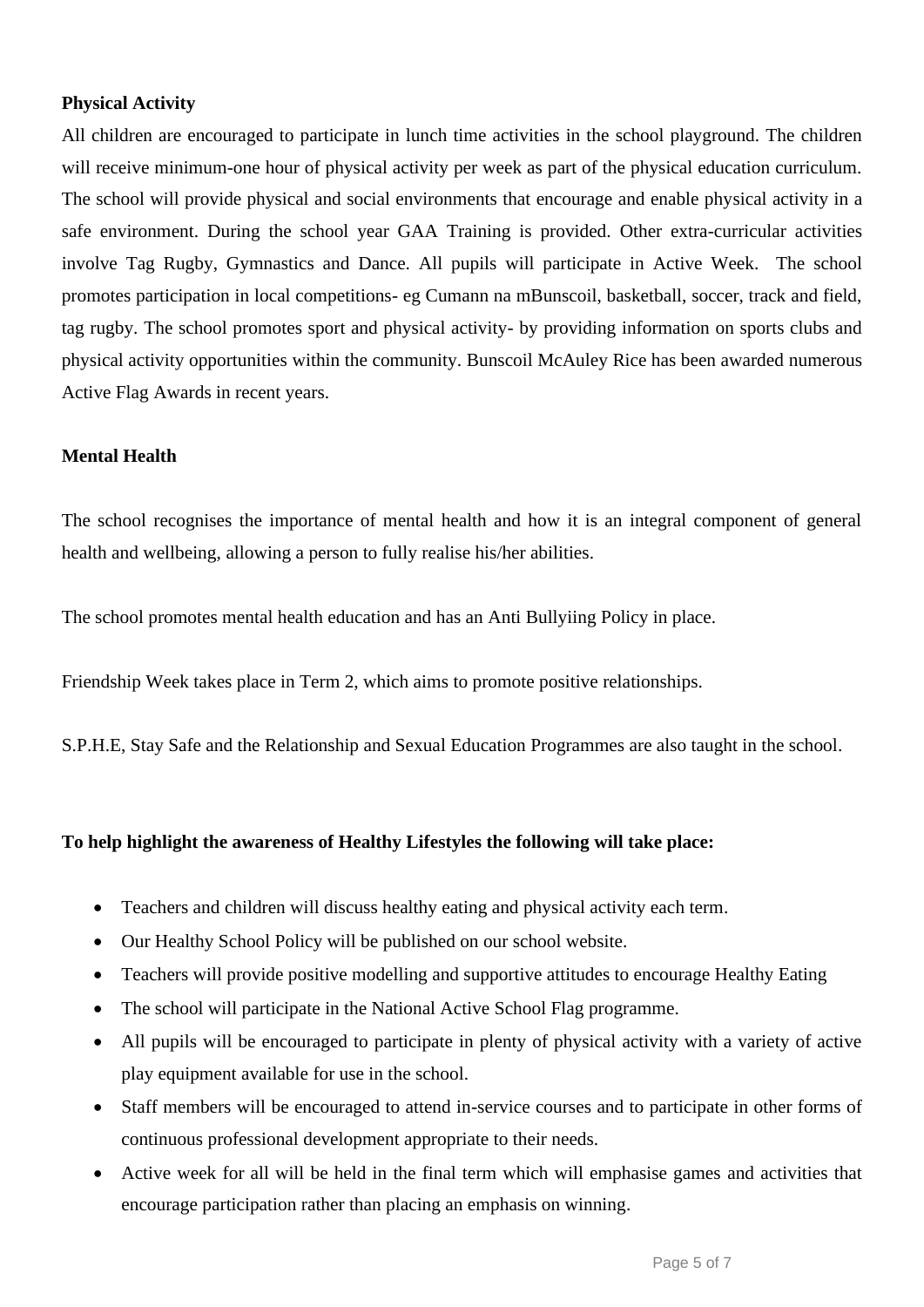### **Implementation**

If children bring prohibited food or drink into school they will be asked by the class teacher to bring it home, as it is not allowed.If children do not have anything else to eat, the teacher will deal with this matter at his/her discretion. If children persist in bringing unhealthy food to school the class teacher will organise a meeting with their parents/guardians to remind them of the Healthy Eating Policy.

### **Roles and Responsibilities**

Parents/guardians have a responsibility to provide lunches, which do not include any of the prohibited foods and if possible include variety.

Children have a responsibility to eat their own lunch and not share or trade food, drink or treats with others.

Teachers have a responsibility to provide a good example through their own healthy eating habits. The whole school community - staff, parents/guardians and children – will work together to implement this policy.

### **Success Criteria**

We will know if the policy is effective by:

- Observing what children have for lunch and during other break times
- The feedback from parents/guardians and school staff
- The level of concentration and performance of children in the class room

### **Timeframe for review:** Every 2/3 years

## **Ratification and Communication**

The BOM ratified the policy on  $23<sup>rd</sup>$  November, 2021.

The policy has been communicated to all staff and children and has been published on our school website for parents. It will be promoted in school as part of the SPHE policy and its importance will be stressed in newsletters.